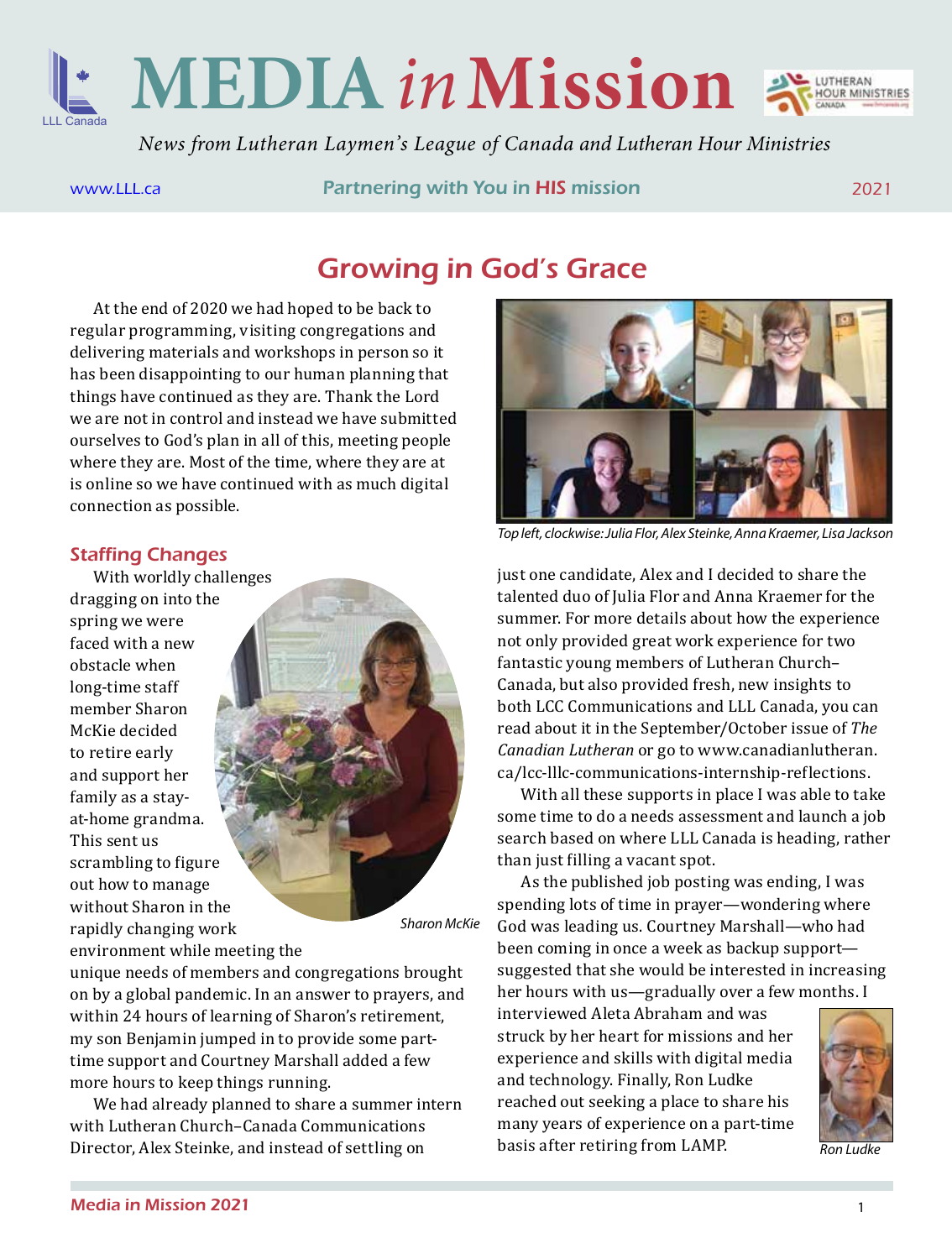Praise the Lord, for I am now surrounded by a work family of believers who are passionate about sharing the Gospel through the tools and resources of LLL and LHM Canada, as well as a diverse and supportive board of directors.

#### Board of Directors, new and continuing

At the Annual General Meeting, which took place on Saturday November 6, Gordon Schoepp ended his time as board president after many years of service to LLL Canada. Brian Wardle also finished his second term. Newly elected board members Rev. Wally Hambrock, Joshua Gajdos and Darla Budan were installed. The membership also voted in Joel Haberstock as president.

Stephen Braaten was re-elected for a second term and resumed his role of board treasurer while Marilyn Jacobi, in the last year of her second term, continues as board secretary. Pastor Keith Haberstock continues to serve us as Pastoral Advisor.

#### Engaging New and Long-time Supporters

Most of our broadcast sponsors have already gotten to know Aleta quite well. She has found



ways to engage new listeners and create specialized messages that steer people to the Gospel message. Ron has introduced himself to a large percentage of our donors and supporters, letting them know how much we value their loyal support over the years. Behind the scenes Courtney has been working hard to streamline and document processes

*Aleta Abraham*

that help all of us work together more efficiently.

## Support for French speakers in Canada and Around the World

During the staffing changes and office upheaval the need for resources and support never stopped and serving the French speakers in Canada and throughout the world, has been a priority. As Advent approaches, we are coming up to a year since we launched our French Language Facebook page and are rejoicing at what the Holy Spirit has done with our attempts to share the Gospel. Our digital reach to French speakers through Facebook is in the tens of thousands. Pastor David Somers is always coming

# LLL Canada is growing

Here's how you can reach us:

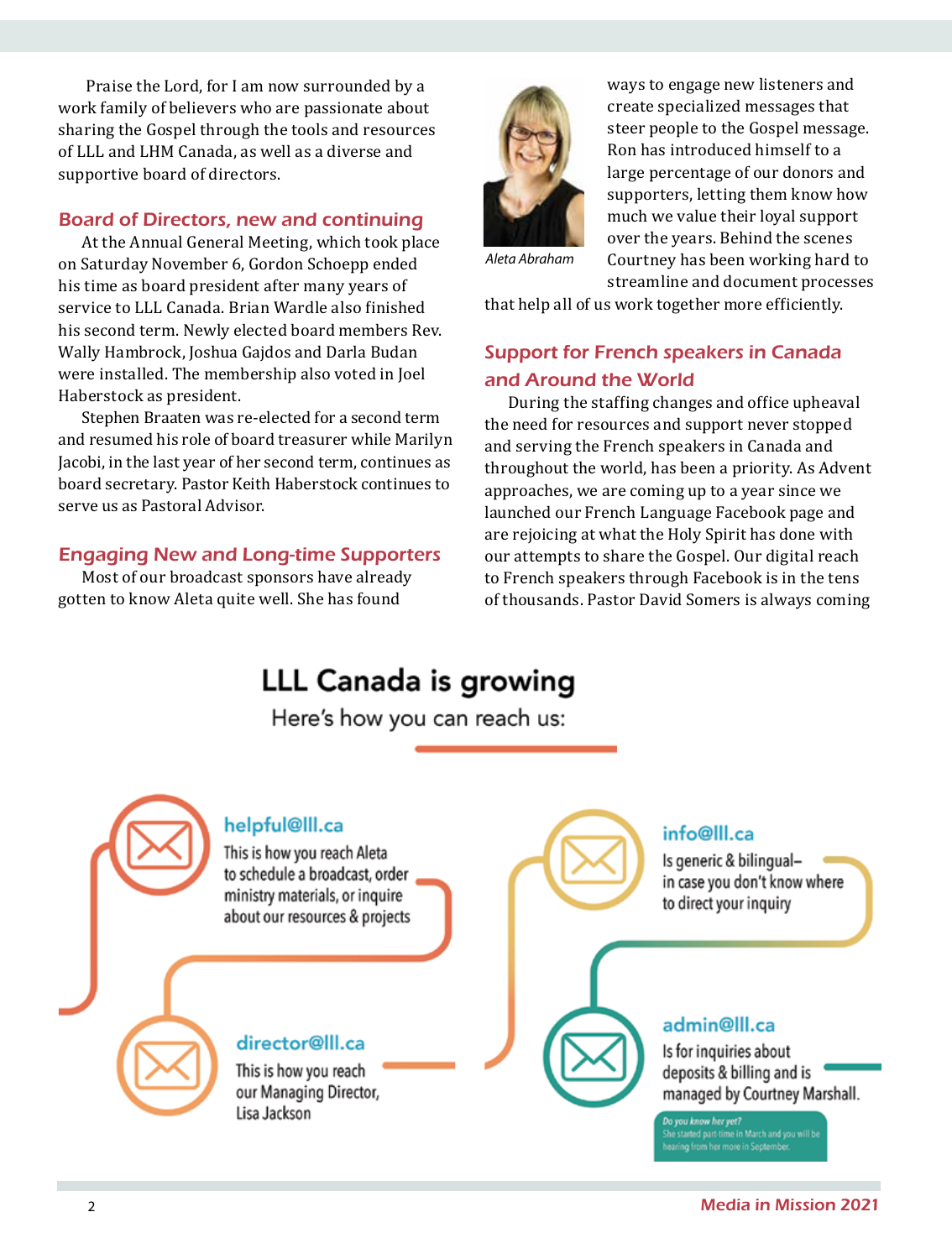up with new ideas on how we can work together to

support French-speaking Christians across Canada and one item that has been constantly on his mind is how to make something available like our weekly Kid's Lectionary Learning that we produce in English. Over the summer we were finally able to get this started with the help of summer intern Julia Flor. Kid's Activity Pages were created in French (and Portuguese) for Reformation and Advent, and we will continue to build on this library of children's resources.

## Exciting Resources for Children

Speaking of Kid's Lectionary Learning, these weekly activity pages—which began as a support for teaching and focus for children during at home worship—have grown into a regular part of what we do. During



*Kids Lectionary Learning by Rev. Cody Cooper of Barrhead, Alta.*



our church year and designed a mini magazine layout for Holy Week. The unique and liturgical content is so welcomed by our community in Canada that we are now including a parent/teacher guide outlining the text, providing explanation for the images and helping prepare adult hearts so they may lead children through the content.

Since we started offering *The Illuminated Catechism* to all catechumens, we have sent over 150 copies to churches across

of door of mann for you.<br>These and fixed FOU SHALL HAVE NO OTHER GODS.

*Sample page from* The Illuminated Catechism.

planning@lll.ca

planned giving

This new email address is how you get in touch with Ron Ludke-

our new Development Officer. He can help you with estate and Canada, and we continue to have requests for the book in both English and our Canadian French language version. It is a joy to be able to offer this gift, welcoming newly confirmed children (and some adults) into the LCC family.

As always, you can reach us on the phone by calling:

## 1-800-555-6236

## or through surface mail at

Lutheran Laymen's League of Canada 270 Lawrence Ave, Kitchener, ON **N2M 1Y4** 

LUTHERAN LAYMEN'S LEAGUE